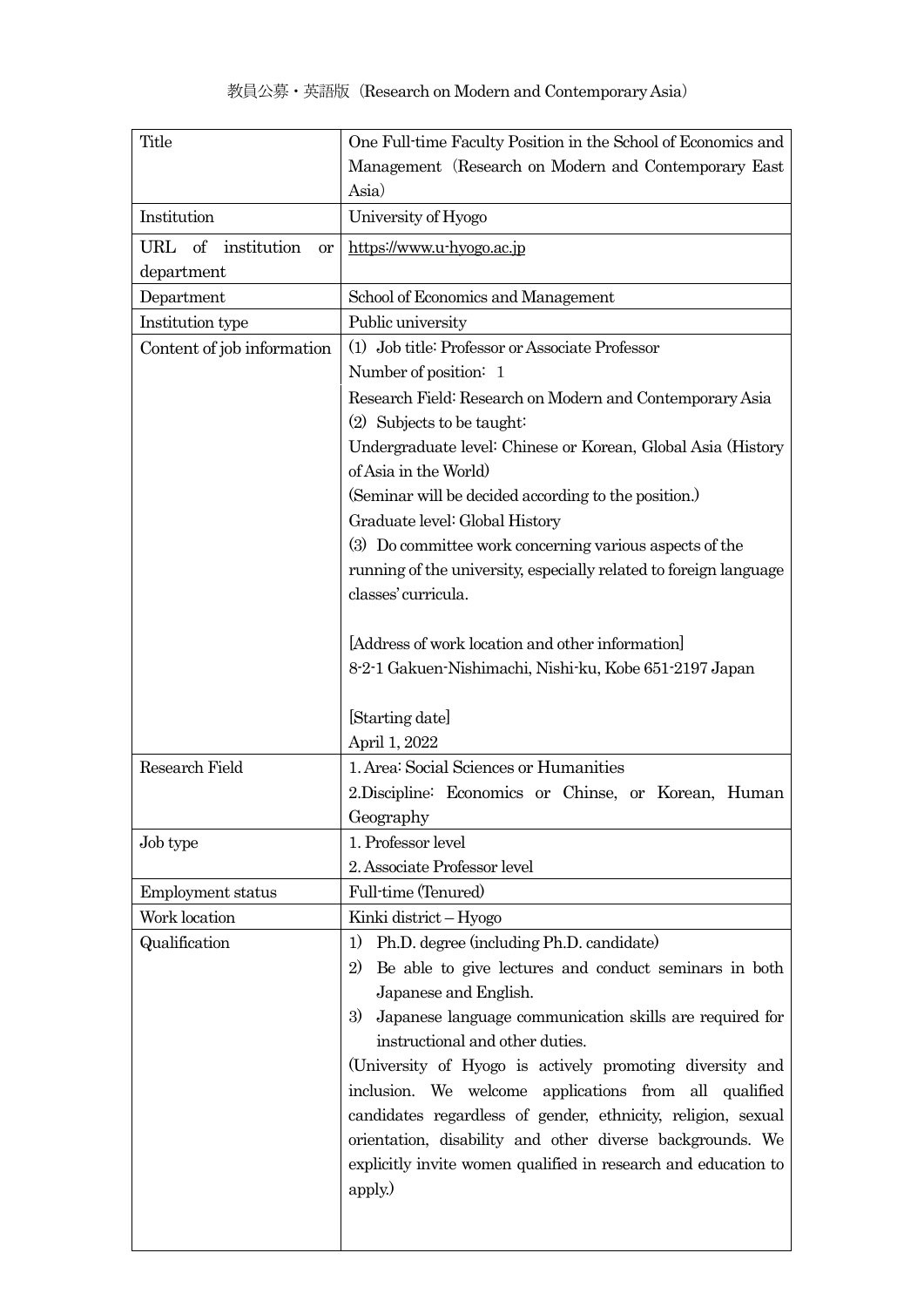| Compensation       | (1) Based on the University regulations; monthly salary,    |
|--------------------|-------------------------------------------------------------|
|                    | including various benefits; biannual bonuses. Working hours |
|                    | may vary.                                                   |
|                    | (2) Health insurance, pension system, worker accident       |
|                    | compensation, and employment insurance are applied.         |
| Application period | Deadline: November 1, 2021                                  |

| Application             | [Application method (including where to send documents)]                                                                                       |
|-------------------------|------------------------------------------------------------------------------------------------------------------------------------------------|
| /selection              | 1) Curriculum vitae (Form1) with a photograph                                                                                                  |
| /notification of result | 2) Work experience (a chronological list of your previous roles                                                                                |
| /contact details        | and achievements) (optional format)                                                                                                            |
|                         | 3) Educational and Research Achievements (Form 2)                                                                                              |
|                         | · Educational achievements (subjects you taught,                                                                                               |
|                         | examples of educational practices you made, etc.), including                                                                                   |
|                         | syllabi                                                                                                                                        |
|                         | Research achievements (doctoral dissertation, books,                                                                                           |
|                         | academic<br>articles<br><refereed not<br="">refereed&gt;,<br/>oral</refereed>                                                                  |
|                         | presentations, translations and book reviews.) If publications                                                                                 |
|                         | have multiple authors, please write a detailed outline of what                                                                                 |
|                         | you contributed.                                                                                                                               |
|                         | 4) Three copies of Academic publications (max 5 achievements                                                                                   |
|                         | acceptable) and each publication's summary within 400 words                                                                                    |
|                         | 5) Copy of diploma                                                                                                                             |
|                         | 6) Letter of recommendation (with a contact address of the                                                                                     |
|                         | recommender)                                                                                                                                   |
|                         | 7) Essay on your aspirations to education and research (within                                                                                 |
|                         | $2,000$ words)                                                                                                                                 |
|                         | * All application materials should be sent by registered mail to:<br>Dean, Professor Takahide YAMAGUCHI<br>School of Economics and Management, |
|                         | University of Hyogo                                                                                                                            |
|                         | 8-2-1 Gakuen-Nishimachi, Nishi-ku, Kobe 651-2197 Japan                                                                                         |
|                         | $^\ast$ Submitted documents will not be returned unless those you<br>wish returned are identified and the necessary postage is<br>enclosed.    |
|                         | Please write "Research on Asia" in red on the envelope.                                                                                        |
|                         | [Selection process]                                                                                                                            |
|                         | Interview after documentary screening                                                                                                          |
|                         | $^\star$ The selected candidates will be asked to give a lecture in both                                                                       |
|                         | Japanese and English.                                                                                                                          |
|                         | * Please note that travel expenses for the interview and a                                                                                     |
|                         | lecture are not provided.                                                                                                                      |
|                         | * Applicants shall be notified of selection results following the<br>full examination period.                                                  |
|                         | [Contact details]                                                                                                                              |